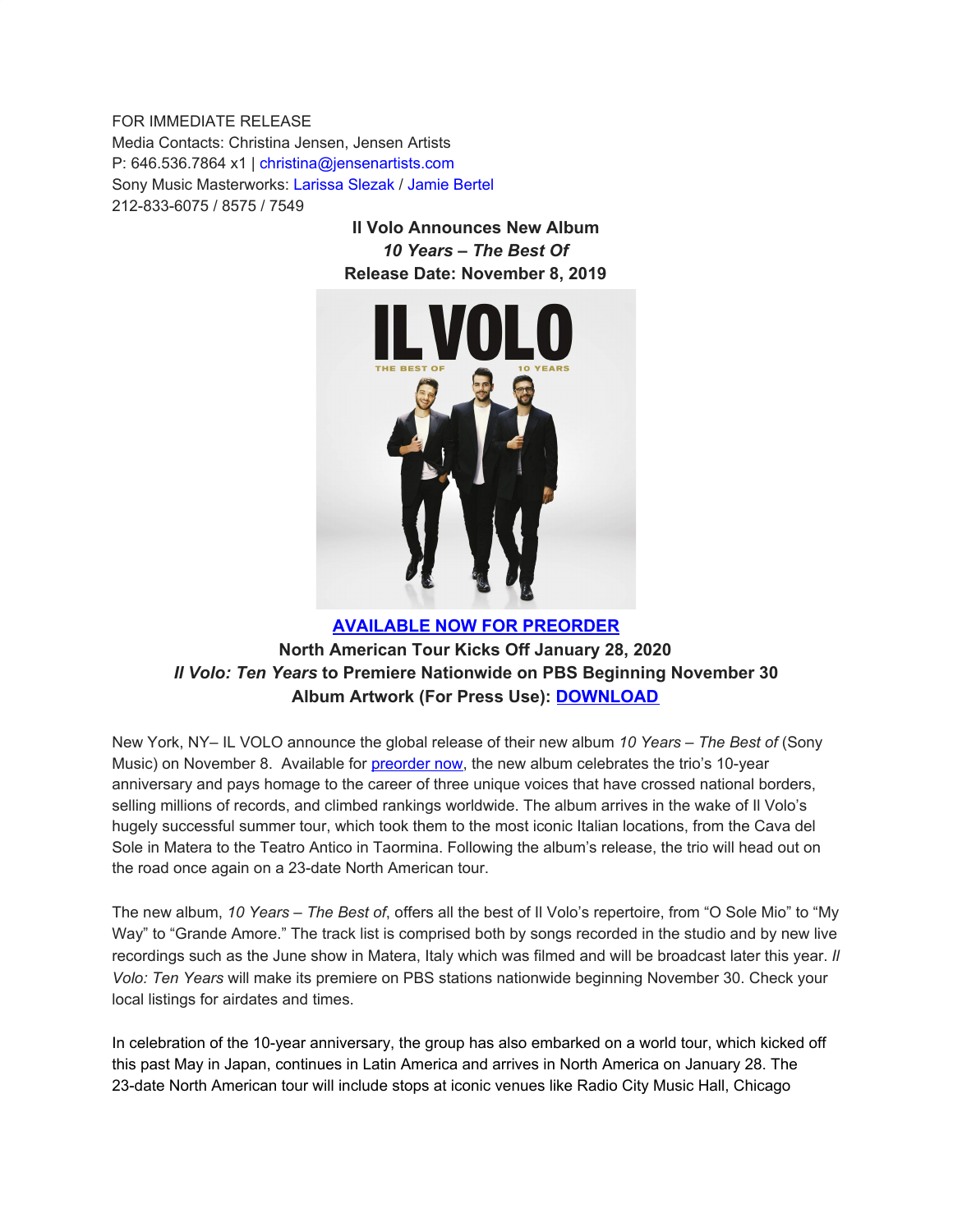Theatre and Microsoft Theater. Tickets for the tour are available now – for the latest in touring news and ticketing information, please visit [ilvolomusic.com.](https://u7061146.ct.sendgrid.net/wf/click?upn=84Em28S1K9SvtzcUtu04EqXMELfWn4HD4-2F4cASFJKdktRwKv7mm6qQqb7V3IquLq_DruDjhchMBr5xQkz3h1qcOnjZc-2BCsAVhraQ7DxYhbA2-2BHLQf-2BHKWaWi2FTM7QHo-2Fd7eCMDRMAhfd2mcWSs-2FpzNW9MmuPwV7rH-2FbDd7DdSSbh7Os7kw7M8H4SfbrcO3MuodbFg9FDUkPfLOhXol-2BfsHaZ3aqs6fEa3eKPgj4izIwZW6qaW-2B-2BH311-2BLwM7ScgKAxvwOb-2BXp-2BjpjReLXO2p0q77sG5UwX2tnW9qlBjGO-2Fg7v8F9oqXBSPY-2B-2BnYJLTT-2FjXArh1RX0lwR7Os3GOsMsz6CLcHHMQ0dUwEDNlkO5Nm1ANTVWSRSYN-2FzvDzgLDjl8NQSNeMQt0bGO0caO3uIUiazN3mk2UBdw0TK2Aig-2BAo-3D)

## *10 [YEARS](https://u7061146.ct.sendgrid.net/wf/click?upn=G62jSYfZdO-2F12d8lSllQB4Pp5TlsbGkY5nFAW8vEV2PALHWtY8AB8gURs-2FX-2Bm5Ph_DruDjhchMBr5xQkz3h1qcOnjZc-2BCsAVhraQ7DxYhbA2-2BHLQf-2BHKWaWi2FTM7QHo-2Fd7eCMDRMAhfd2mcWSs-2FpzNW9MmuPwV7rH-2FbDd7DdSSbh7Os7kw7M8H4SfbrcO3MuodbFg9FDUkPfLOhXol-2BfsHaZ3aqs6fEa3eKPgj4izIwZW6qaW-2B-2BH311-2BLwM7ScgKAxvwOb-2BXp-2BjpjReLXO2p0mF6B9DlHRgothGtXNX4sw5Z5qB-2FgvrlJLD3r9kdpLcNpBzflPJ0idUX-2BKpg1C8tZHANwQdtyit2MEKJQ7t6P4kQ5OMDm3VmYQR4Wq738tjw2TOD5vqydQ6lOt8cKjoef-2ByM8u1DbCjQ6c7IAHWN6CI-3D) – THE BEST OF* **ALBUM TRACK LIST**

- 1. Il Mondo
- 2. 'O Sole mio (Live in Matera)\*
- 3. Surrender (Live in Matera)\*
- 4. Smile (Live in Matera)
- 5. Caruso (Live in Pompei)
- 6. Un amore cosi' grande
- 7. Granada (Live)
- 8. My Way (Live)
- 9. Grande amore
- 10. Nel blu, dipinto di blu (Volare)
- 11. Turandot: Nessun Dorma (Live)
- 12. La Traviata Libiamo ne`lieti calici (Live)
- 13. People
- 14. Arrivederci Roma
- 15. Musica che resta (Live in Matera)\*
- 16. O Holy Night
- 17. A chi mi dice
- 18. El Triste
- 19. Be My Love

\*Denotes previously unreleased version

### **IL VOLO – 2020 NORTH AMERICAN TOUR DATES**

| DATE              | LOCATION          | <b>VENUE</b>               |
|-------------------|-------------------|----------------------------|
| January 28, 2020  | Toronto, ON       | Meridian Hall              |
| January 30, 2020  | Montreal, QC      | Place Bell                 |
| February 1, 2020  | Mashantucket, CT  | Foxwoods Casino            |
| February 3, 2020  | Boston, MA        | Boch Center Wang Theatre   |
| February 6, 2020  | New York City, NY | Radio City Music Hall      |
| February 8, 2020  | Atlantic City, NJ | Borgata                    |
| February 9, 2020  | Washington, DC    | <b>MGM National Harbor</b> |
| February 11, 2020 | Bethlehem, PA     | Wind Creek Event Center    |
| February 13, 2020 | Detroit, MI       | Fox Theater                |